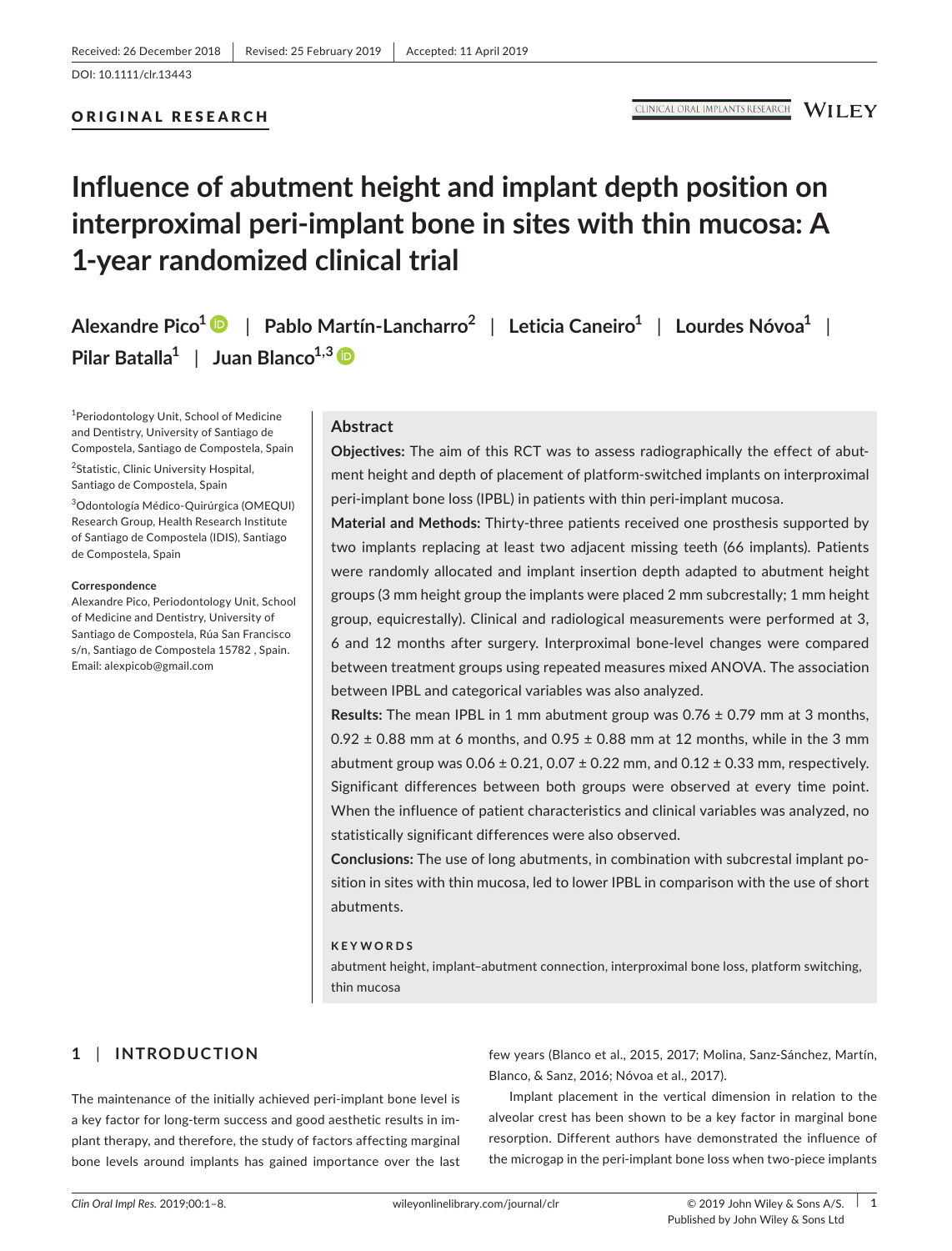$-$  **1 I**  $\bf{F}$   $\bf{V}$   $-$  clinical oral implants research  $-$ 

(external connection) are placed. A greater amount of bone remod‐ eling should be expected in those implants placed at the level or below the bone crest (Hermann, Cochran, Nummikoski, & Buser, 1997; Hartman et al., 2004). However, in bone‐level implants when internal connection abutments are used, the microgap is present at abutment–restoration interface, therefore, far from the bone crest. A recent systematic review evaluated the effect of the apico‐coro‐ nal implant position on crestal bone loss and recommended to place bone‐level implants subcrestally or tissue‐level ones equicrestally, in order to maintain the interproximal peri-implant bone (Saleh et al., 2018).

Initial mucosa tissue thickness (distance between the marginal mucosa and the bone) has shown to be one of the factors having an impact on bone stability. A minimum dimension of 3 mm between the marginal portion of the peri‐implant mucosa and peri‐implant bone has been reported (Abrahamsson, Berglundh, Wennstrom, & Lindhe, 1996; Berglundh & Lindhe, 1996). Therefore, a thin mucosa tissue is associated with bone loss, whereas a thick soft tissue main‐ tains crestal bone level with minimal remodeling.

Recent retrospective studies have observed significant effects of the prosthetic abutment on the interproximal peri‐implant bone level (Galindo‐Moreno et al., 2015, 2014; Nóvoa et al., 2017). In a re‐ cently published randomized clinical trial was observed, when platform‐switching implants were placed at bone level in locations with thick mucosa (at least 3 mm) and restored with different abutment height, a greater interproximal bone resorption when a short abutment was used at 6 months of follow-up (Blanco et al., 2017).

In clinical situations with thin mucosa, clinicians suggested performing soft tissue augmentation procedures to obtain a thicker mucosa in order to maintain crestal bone levels with minimal remod‐ eling (Linkevicius, Puisys, Steigmann, Vindasiute, & Linkeviciene, 2015; Puisys & Linkevicius, 2015).

Recent studies have shown a reduction in interproximal peri‐im‐ plant bone loss (IPBL) and implant threads exposure when bone‐level implants are placed subcrestally in comparison with an equicrestal position (Aimetti, Ferrarotti, Mariani, Ghelardoni, & Romano, 2015; Koutouzis, Neiva, Nonhoff, & Lundgren, 2013). Vervaeke et al. (2018) have observed that is possible to prevent peri-implant bone remodeling if we adapt vertical implant position to soft tissue thickness.

The aim of this RCT was to assess radiographically the effect of abutment height and depth of placement of platform‐switched im‐ plants on IPBL in patients with thin peri-implant mucosa.

## **2** | **MATERIAL AND METHODS**

#### **2.1** | **Study population**

All subjects from this investigation were selected from patients of the Master of Periodontology in the University of Santiago de Compostela in need of implant restoration (bridge units/par‐ tially edentulous). All patients were included and treated between January and June 2017. The following inclusion criteria were estab‐ lished: (a) treatment site with a mucosa thickness ≤2 mm, (b) patients

age >18 years, (c) American Society of Anaesthesiologists (ASA) status I or II, (d) periodontal stability or enrolment in a periodontal maintenance program, and (e) adequate bone volume for implant in‐ stallation. Individuals who took any medication or systemic disease that could affect bone metabolism, including patients with medical history of bisphosphonate therapy, pregnant or lactating women, poor oral hygiene (plaque index > 20%), uncontrolled periodontal diseases, need of single implant restoration or simultaneous guided bone regeneration techniques, and sites with acute lesions were excluded. Lack of primary stability (≤20 N) also led to exclusion at surgery.

These patients signed an informed consent form for participation and were treated in accordance with the Declaration of Helsinki. The study protocol was approved by the Ethics Investigation Committee of Galicia (2016‐593). A similar design as in our previous publication reporting the results on the early healing of implants placed at bone level and restored with different abutments height in locations with thick mucosa was done (Blanco et al., 2017).

The patients were randomly assigned in two treatment groups: implants restored with 1 or 3 mm abutment height, in accordance with a randomization list generated by the statistic program Epidat vers 4.1 (Consellería de Sanidade, Xunta de Galicia). The allocation to the treatment was concealed by means of sealed envelopes until the time of the surgical procedure.

## **2.2** | **Surgical and restorative procedures**

Patients received a complete oral clinical examination and intra‐ oral radiograph and CBCT scan to assess bone dimensions for im‐ plant placement. An individualized film holder was also designed to have reproducible and comparable radiographs. Once enrolled in the study, a full‐mouth professional prophylaxis was scheduled. At the time of surgery, and under local anesthesia (Artinibsa® Inibsa), the thickness of the mucosa (distance between the marginal mu‐ cosa and the bone in the edentulous site) was measured with a periodontal probe (15 mm, PCP‐UNC 15; Hu‐Friedy), a mid‐crestal incision was performed, and the buccal and lingual flap elevated. Before implant osteotomy, sealed envelopes containing the allocation to treatment were opened. When short abutments had to be placed (1 mm), implant shoulder was installed equicrestally. When long abutments had to be used (3 mm), implant shoulder was placed two millimeters subcrestally in order to avoid abutment exposure due to the thin mucosa, trying to leave the abutment shoulder at the same level in both groups. Osteotomy procedure was performed according to the manufacturer's recommendations for 3.5‐ or 4‐mm‐diameter implants based on available bone and in a non‐submerged technique (one abutment–one time protocol). Implants used in this study were bone level with platform‐switch‐ ing, straight, and tapered design (BioniQ implants™; LASAK) and an implant length ranging from 6.5 to 10 mm and diameters of 3.5 and 4 mm. The abutments were also commercially available, with conical design, internal connection, and two different heights (1 and 3 mm).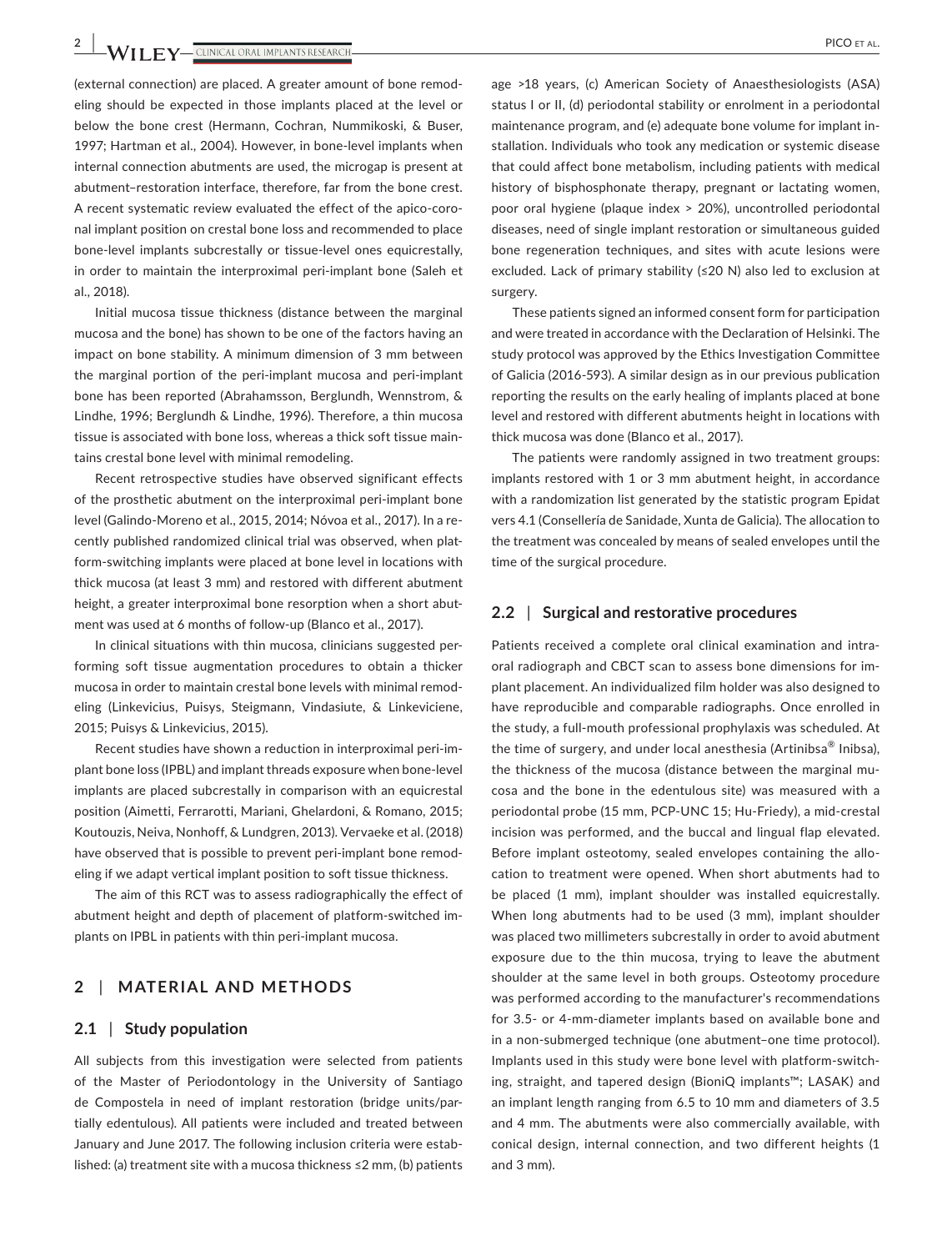**PICO** et al. **1997**  $\bullet$  **1997**  $\bullet$   $\bullet$   $\bullet$   $\bullet$   $\bullet$   $\bullet$   $\bullet$   $\bullet$   $\bullet$   $\bullet$   $\bullet$   $\bullet$   $\bullet$   $\bullet$   $\bullet$   $\bullet$   $\bullet$   $\bullet$   $\bullet$   $\bullet$   $\bullet$   $\bullet$   $\bullet$ 

Implant stability was assessed using torque control with the hand-piece device. Immediately after implantation, screw-on definitive titanium abutments with internal connection and tightened at a torque always lower than the implant insertion torque (IT) were placed and protected with a titanium cover (one abutment–one time). Mucoperiosteal flaps were then sutured with Supramid 5/0 (Aragó, Barcelona, Spain) obtaining primary closure. A standardized intra‐oral radiograph was made to check the implant position and abutment seating immediately after surgery (baseline data).

All patients were advised to have a soft diet and minimize the trauma in the implant area. Patients were instructed to rinse with 0.12% chlorhexidine/digluconate (Perio‐aid; Dentaid) solution twice per day for 2 weeks. Systemic antibiotics (Amoxicillin 500/8 hr/7 day) and anti-inflammatories (Ibuprofen 600 mg/8 hr/3 day) were also prescribed. Sutures were removed 1 week after surgery, and patients re‐ ceived thorough dental hygiene instructions and were advised to clean the titanium cover with an extra soft toothbrush.

Eight weeks after surgery and after abutment retightened at 25 N $cm<sup>2</sup>$ , the prosthetic phase was initiated. Custom impression trays, impression copings to the definitive abutments, and a full‐arch polyether material were used (Impregum Penta Soft; 3M ESPE). One month later, after final impression was taken, the screw‐retained metal ceramic prosthesis was positioned, the internal screws tightened at 15 Ncm<sup>2</sup> torque according to manufacturer guidelines, and screw access closed with light‐cured composite. Occlusion was also checked to obtain an adequate distribution of occlusal contacts.

## **2.3** | **Radiographic evaluation**

To evaluate radiological variables around implants, a standardized intra‐oral radiograph technique was used. A customized radiograph film holder (Rinn holder/silicone) was made for each patient. It was used at each visit and fitted onto the antagonist jaw. The periapical radiographs were taken using the long‐cone paralleling technique (Meijndert et al., 2004). A phosphor plate radiograph (Durr Dental), and a radiographic tube (Planmeca) with the same setting for each patient was used. For each implant, the radiological variables evaluated between implant placement (baseline), loading (3 months after surgery) 6-month and 12-month follow-up after surgery (Figure 1) were: (a) IPBL, defined as the distance from implant shoulder (S) to the mesial and distal first visible bone‐implant contact (fBIC) and (b) bone over the implant platform. One independent and calibrated examiner (A.P.) measured these radiological variables to the nearest 0.1 mm using IMAGE J software (1.47 V Wayne Rasband; National Institutes of Health). The scale was set and calibrated by the height of the dental implant, which yielded a pixel/mm ratio.

## **2.4** | **Clinical evaluation**

Socio-demographical and clinical data were registered to evaluate the influence of these parameters on interproximal marginal bone level. Periodontal disease history was determined by assessment of attachment loss using a periodontal probe (15 mm, PCP‐UNC 15; Hu-Friedy). Patients with presence of proximal attachment loss of ≥3 mm in ≥2 non‐adjacent teeth were considered to have periodon‐ titis (Tonnetti & Claffey, 2005 ). Smoking status was classified as non‐ smoker/smoker. Data relative to implant location (upper/lower), IT (≤35 Ncm<sup>2</sup> />35 Ncm<sup>2</sup> ), width of keratinized tissue (<1 mm/≥1 mm), bone density (Lekholm & Zarb, 1985) categorized in type 1–2 (cortical) and type 3–4 (cancellous), biotype (thin/thick. De Rouck et al. 2009), and antagonist (no antagonist/natural tooth/dental prosthesis/implant prosthesis) were also registered.



FIGURE 1 (a, b) Interproximal periimplant bone loss measurement (S‐fBIC) and subcrestal position after 12 months of follow‐up at 3 mm group (a1, baseline; a2, 12 months post-surgery) and 1 mm group (b1, baseline; b2, 12 months postsurgery)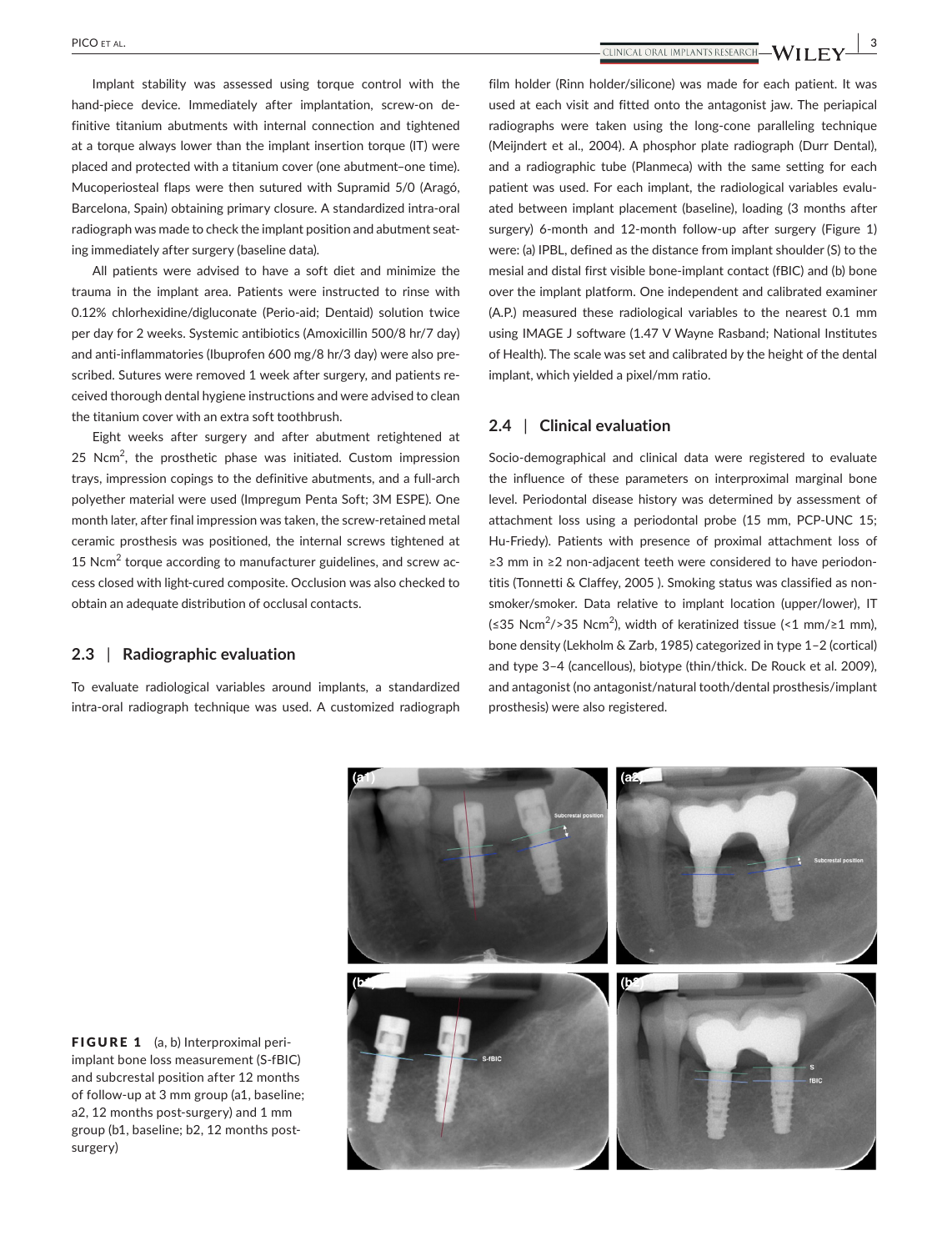## **2.5** | **Statistical analysis**

The trial was designed to assess whether the average efficacy of both treatments can be considered different in interproximal crestal bone‐ level maintenance. In order to achieve 80% power at a significance level of 0.05, the sample size was computed considering to detect a dif‐ ference of 0.5 mm (Blanco et al., 2017) in a design with four repeated measurements. Using PASS version 12 (NCSS, LCC), it was determined that 20 patients/20 bridges (10 per group) were required at least.

Demographical and clinical parameters were descriptively re‐ ported. For continuous variables, mean and standard deviations (*SD*) were calculated for each treatment group, and number and percentage were calculated for categorical variables. Interproximal peri-implant bone loss was measured at mesial and distal implant site and averaged to represent the IPBL over time. The IPBL in treatment groups were compared using repeated measures mixed ANOVA. Association between IPBL and variables measured over time was performed with repeated measures mixed ANOVA too. All analyses were performed using SPSS software, version 20.0 (SPSS Inc.). The level of significance was set at *p* < 0.05.

# **3** | **RESULTS**

## **3.1** | **Subjects and implants**

Thirty-three consecutive subjects (aged between 40 and 76 years) and 66 implants (34 implants in the 1 mm and 32 in the 3 mm group were included in this study. No clinical signs of inflammation, pain, or implant mobility were detected. All subjects completed the

Twenty‐three implants were placed in non‐smoker and 11 in smoker patients in 1 mm group, and 24 and 8 implants in the 3 mm group, re‐ spectively. Thirty-six patients had periodontitis, 19 in 1mm group and 17 in 3 mm group. The majority of implants (46) were 8 mm in length, 23 in each group. Thirty-eight implants were 3.5 mm in diameter and 28 were 4.0 mm. Twenty-eight implants were placed in the upper jaw. The majority of implants were placed in bone type III or type IV according to Lekholm and Zarb (1985). No significant difference was observed between groups. Natural teeth or dental prosthesis was the most fre‐ quent antagonist. Only 6% of implants had no antagonist (Table 1).

## **3.2** | **Radiographic evaluation of interproximal peri‐ implant bone level**

The mean IPBL was greater in the 1 mm abutment group from sur‐ gery to loading (0.76  $\pm$  0.79 vs. 0.06  $\pm$  0.21 mm), from surgery to 6 months (0.92  $\pm$  0.88 vs. 0.07  $\pm$  0.22 mm), and from surgery to 12 months of follow-up (0.95  $\pm$  0.88 vs. 0.12  $\pm$  0.33 mm) than in the 3 mm group. Figure 3 represents the mean IPBL changes during fol‐ low‐up. The statistical analysis revealed significant differences be‐ tween treatment groups. Greater bone preservation was observed in implants loaded with long abutments in comparison with short abutments (Table 2).

Table 3 exhibits demographical and clinical data obtained from the 33 patients (66 implants) included in the study. Greater IPBL was observed in smoker patients, no diagnosed or treated of periodonti‐ tis, in implants located in the upper jaw, and in type 1–2 bone quality



FIGURE 2 Flow chart of the study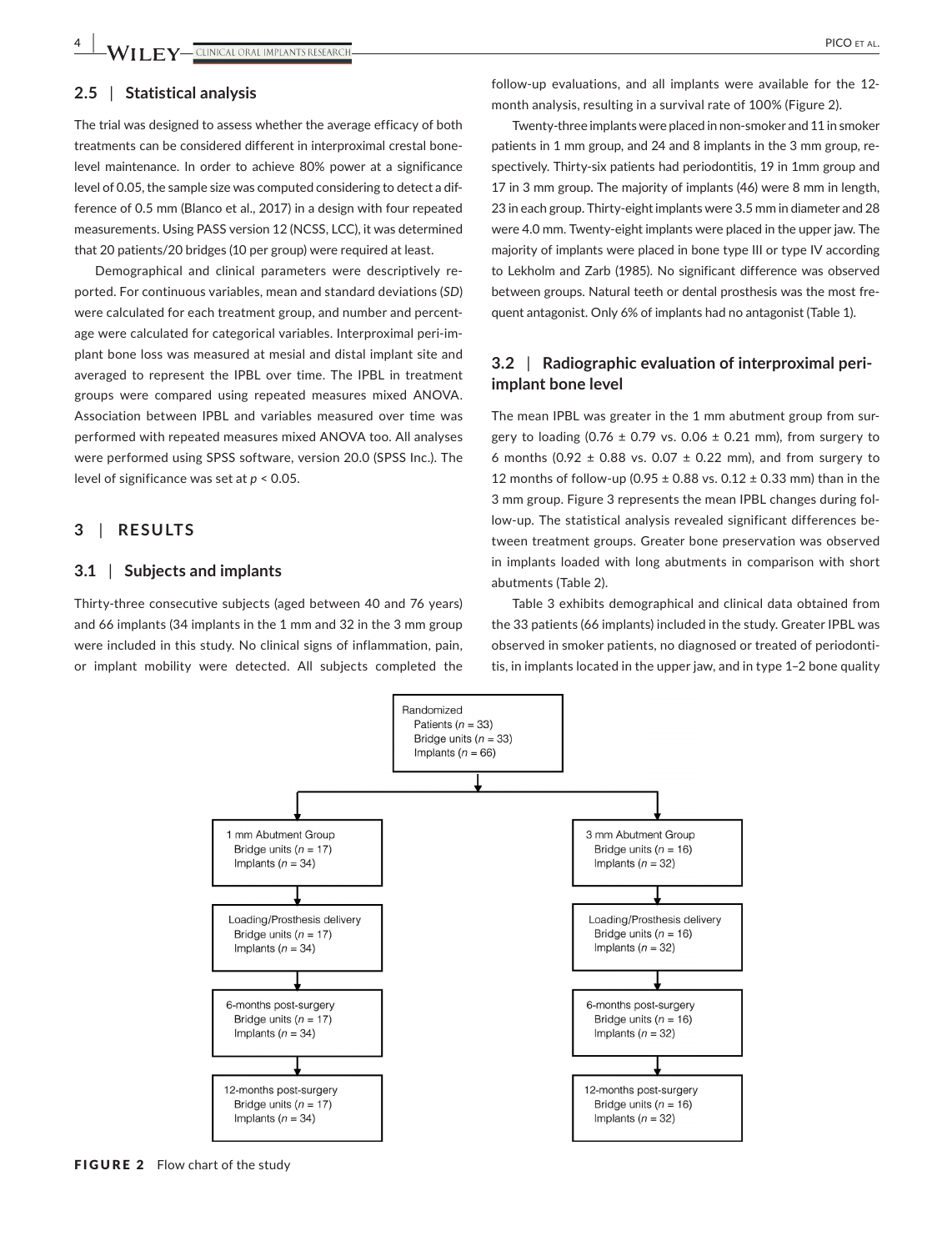population and implant sites

| <b>Treatment groups</b><br>(patients) | 1 mm ( $n = 34$ ) | $3$ mm ( $n = 32$ ) |
|---------------------------------------|-------------------|---------------------|
|                                       |                   |                     |
| Age (years)                           | $55.56 \pm 7.73$  | $52.27 \pm 2.45$    |
| Smoking                               |                   |                     |
| Non-smoker                            | 22 (64.8%)        | 24 (75%)            |
| Smoker                                | 12 (35.3%)        | 8 (25%)             |
| Periodontitis                         |                   |                     |
| Yes                                   | 19 (55.9%)        | 17 (53.1%)          |
| <b>No</b>                             | 15 (44.1%)        | 15 (46.9%)          |
| Implant length (mm)                   |                   |                     |
| 6.5                                   | $2(5.9\%)$        | 1(13.1%)            |
| 8                                     | 23 (67.6%)        | 23 (71.9%)          |
| 10                                    | 9(26.5%)          | 8 (25%)             |
| Implant diameter (mm)                 |                   |                     |
| 3.5                                   | 19 (55.9%)        | 19 (59.4%)          |
| 4.0                                   | 15 (44.1%)        | 13 (40.6%)          |
| Implant position                      |                   |                     |
| Upper                                 | 15 (44.1%)        | 13 (40.6%)          |
| Lower                                 | 19 (55.9%)        | 19 (59.4%)          |
| Antagonist                            |                   |                     |
| No antagonist                         | 1 (2.9%)          | 1(3.1%)             |
| Natural teeth                         | 23 (67.6%)        | 22 (68.8%)          |
| Dental prosthesis                     | 2(23.5%)          | 6(18.8%)            |
| Implant prosthesis                    | $8(5.9\%)$        | 3(9.4%)             |
| Bone quality                          |                   |                     |
| $1 - 2$                               | 13 (38.2%)        | 15 (46.9%)          |
| $3 - 4$                               | 21 (61.8%)        | 17 (53.1%)          |

TABLE 1 Demographical and clinical parameter of the study

but no statistically significant differences were observed at followup. Although the statistical analysis showed an absence of influence of all these factors, the effect of IT was almost significant ( $p = 0.051$ ).

When the presence of bone over implant shoulder was analyzed, 15 implants (46.9%) in the long‐abutment group showed this condi‐ tion however no implant in short‐abutment group did (Table 4).



FIGURE 3 Graphic data presented with absolute values of IPBL at the 4 time points and changes of IPBL between the time points

## **4** | **DISCUSSION**

The results of the present randomized clinical trial showed greater interproximal peri-implant bone preservation during the first year, when platform-switching implants are placed in a subcrestal position and a long abutment is used in sites with thin mucosa, in comparison with short abutments. Adapt vertical implant position to soft tissue thickness in an attempt to reduce implant surface exposure was also investigated in a recent study by Vervaeke et al. (2018). They concluded that it is possible to anticipate biologic width re‐establish‐ ment placing implants in a subcrestal position (Vervaeke et al., 2018). A recent systematic review also recommended placing bone‐level implants subcrestally. At the same time, they claimed about the necessity of studies focussing on the effect of implant–abutment con‐ nection and soft tissue thickness around implants, on crestal bone level (Saleh et al., 2018).

If a minimum thickness of mucosa is not present, the establishment of the mucosal "attachment" implies bone resorption as demonstrated Berglundh and Lindhe (1996) in an animal study using two‐piece implants. Recent studies have also demonstrated that platform switching did not prevent, by itself, peri‐implant bone resorption when a thin mucosa is present (Linkevicius, Apse, Grybauskas, & Puisys, 2010; Puisys & Linkevicius, 2015).

A randomized clinical trial in humans analyzed crestal bone changes around bone‐ and tissue‐level implants (van Eekeren, Elsas, Tahmaseb, & Wismeijer, 2016). After, at least, 1‐year follow‐up, they observed significantly greater bone resorption on bone‐level implants when the initial mucosa thickness was 2 mm or less. This difference was not statistically significant when tissue‐level implants were used (van Eekeren et al., 2016). The results of recent systematic reviews in‐ vestigating the influence of soft tissue thickness on crestal bone levels presented similar results, demonstrating the influence of soft tissue thickness when bone‐level implants are used (Suárez‐López del Amo, Lin, Monje, Galindo‐Moreno, & Wang, 2016).

As concluded in recently published retrospective (Galindo‐Moreno et al., 2014; Nóvoa et al., 2017; Vervaeke, Dierens, Besseler, & Bruyn, 2014) and prospective studies (Spinato, Bernardello, Sassatelli, & Zaffe, 2017; Vervaeke, Collaert, Cosyn, & Bruyn, 2016), the selection of the abutment has also great importance. Our group has recently shown the necessity of using long abutments to restore bone‐level implants to allow the establishment of the biologic width (Blanco et al., 2017; Nóvoa et al., 2017).

The prospective study recently published by our group aimed to compare the effect on the IPBL of two different abutment heights in sites with thick mucosa (≥3 mm). We observed a statistically significant crestal bone loss when short abutments were used in comparison with long abutments in bone‐level implants placed equicrestally where a thick mucosa is present (Blanco et al., 2017). The positioning of the abutment–restoration interface close to the bone (using short abut‐ ments in platform‐switching implants) could lead to peri‐implant bone loss even in locations with thick mucosa due to the colonization of the microgap and the establishment of biologic width (Broggini et al., 2006).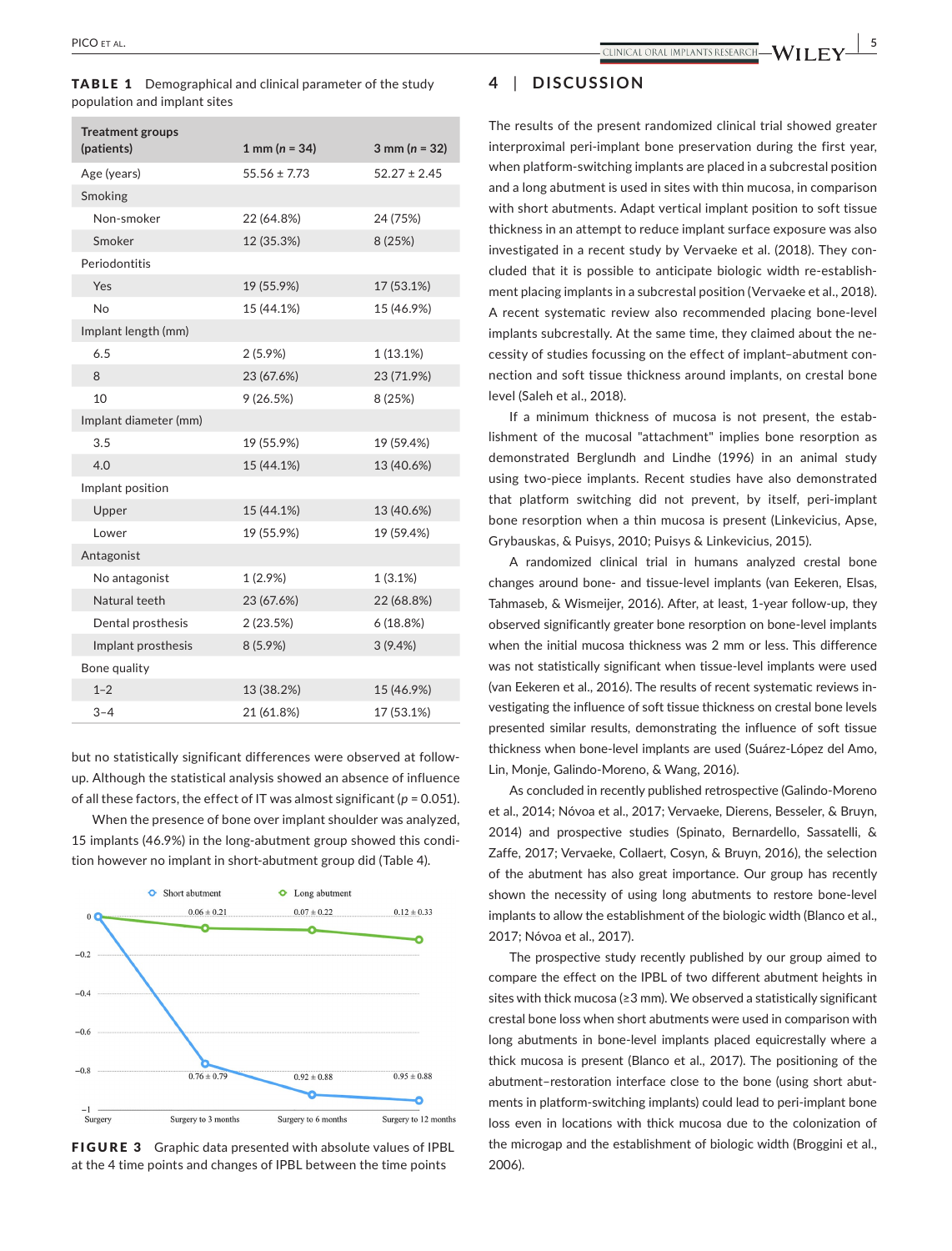## TABLE 2 Mean interproximal peri-implant bone loss (S-fBIC) at 3-, 6-, and 12-month follow-up

| Abutment height 1 mm    |    |                    |              | Abutment height 3 mm | p-Value      | p-Value<br>intra-groups |
|-------------------------|----|--------------------|--------------|----------------------|--------------|-------------------------|
|                         | N  | Mean $\pm$ SD (mm) | $\mathsf{N}$ | Mean $\pm$ SD (mm)   | inter-groups | $t \times ah^a$         |
| Surgery to loading      | 34 | $0.76 \pm 0.79$    | 32           | $0.06 \pm 0.21$      | < 0.001      | 0.047                   |
| Surgery to<br>6 months  | 34 | $0.92 \pm 0.88$    | 32           | $0.07 \pm 0.22$      |              |                         |
| Surgery to<br>12 months | 34 | $0.95 \pm 0.88$    | 32           | $0.12 \pm 0.33$      |              |                         |

a Time × abutment height.

In cases with thin mucosa, is advisable to place the implant slightly deeper (subcrestally), in such a way the mucosa can hide the long abut‐ ment, avoiding aesthetic complications, and at the same time allowing the establishment of the biologic width. This concept was investigated by several authors (Aimetti et al., 2015; Koutouzis et al., 2013; Palaska, Tsaousoglou, Vouros, Konstantinidis, & Menexes, 2014; de Siqueira et al., 2016), and different results were obtained. While some authors ob‐ served better bone preservation placing bone‐level implants in a sub‐ crestal position (Aimetti et al., 2015; Koutouzis et al., 2013), Palaska et al. (2014) concluded that the connection pattern between fixture

and abutment, rather than vertical implant placement in relation to crestal bone level, seems to have more relevance. de Siqueira et al. ob‐ served no influence of different implant depths on crestal bone‐level changes. In this investigation, they obtained higher crestal bone loss in both groups in comparison with Vervaeke et al. (2018) and the present study. This could be attributed to the high IT threshold (>45  $Ncm<sup>2</sup>$ ) used in this study (de Siqueira et al., 2016).

Vervaeke et al. (2018) have also recently evaluated the effect of soft tissue thickness on bone remodeling and if implant surface exposure can be avoided by adapting the vertical implant position

> TABLE 3 Mean interproximal peri‐implant bone loss as a function of demographical and clinical factors

|                            |              | Mean interproximal peri-implant bone loss $\pm$ SD |                 |                 |                                 |  |
|----------------------------|--------------|----------------------------------------------------|-----------------|-----------------|---------------------------------|--|
| <b>Variables</b>           | $\mathsf{N}$ | 3 months                                           | 6 months        | 12 months       | <i>p</i> -Value<br>inter-groups |  |
| Smoking                    |              |                                                    |                 |                 |                                 |  |
| No smoker                  | 46           | $0.31 \pm 0.55$                                    | $0.40 \pm 0.66$ | $0.47 \pm 0.70$ | 0.092                           |  |
| Smoker                     | 20           | $0.68 \pm 0.89$                                    | $0.77 \pm 0.96$ | $0.72 \pm 0.96$ |                                 |  |
| Periodontitis              |              |                                                    |                 |                 |                                 |  |
| Yes                        | 36           | $0.31 \pm 0.57$                                    | $0.40 \pm 0.67$ | $0.38 \pm 0.59$ | 0.117                           |  |
| <b>No</b>                  | 30           | $0.56 \pm 0.79$                                    | $0.64 \pm 0.88$ | $0.75 \pm 0.95$ |                                 |  |
| Location                   |              |                                                    |                 |                 |                                 |  |
| Upper                      | 28           | $0.52 \pm 0.80$                                    | $0.64 \pm 0.88$ | $0.72 \pm 0.92$ | 0.206                           |  |
| <b>Lower</b>               | 38           | $0.35 \pm 0.59$                                    | $0.41 \pm 0.69$ | $0.42 \pm 0.66$ |                                 |  |
| Torque of insertion        |              |                                                    |                 |                 |                                 |  |
| $\leq$ 35 Ncm <sup>2</sup> | 52           | $0.35 \pm 0.61$                                    | $0.42 \pm 0.68$ | $0.44 \pm 0.67$ | 0.051                           |  |
| $>35$ Ncm <sup>2</sup>     | 14           | $0.71 \pm 0.87$                                    | $0.83 \pm 1.00$ | $0.95 \pm 1.06$ |                                 |  |
| Bone quality               |              |                                                    |                 |                 |                                 |  |
| $1 - 2$                    | 28           | $0.46 \pm 0.70$                                    | $0.60 \pm 0.88$ | $0.58 \pm 0.88$ | 0.604                           |  |
| $3 - 4$                    | 38           | $0.39 \pm 0.68$                                    | $0.44 \pm 0.68$ | $0.52 \pm 0.72$ |                                 |  |

|                         | $\mathsf{n}$ | Abutment<br>height 1 mm | %        | $\mathsf{n}$ | Abutment<br>height 3 mm | %    |
|-------------------------|--------------|-------------------------|----------|--------------|-------------------------|------|
| Surgery to<br>loading   | 34           | 0                       | 0        | 32           | 15                      | 46.9 |
| Surgery to<br>6 months  | 34           | $\Omega$                | $\Omega$ | 32           | 15                      | 46.9 |
| Surgery to<br>12 months | 34           | 0                       | 0        | 32           | 15                      | 46.9 |

TABLE 4 Number and percentage (%) of implant sites with bone on the implant shoulder in the different treatment group at 3 months (loading), 6 and 12 months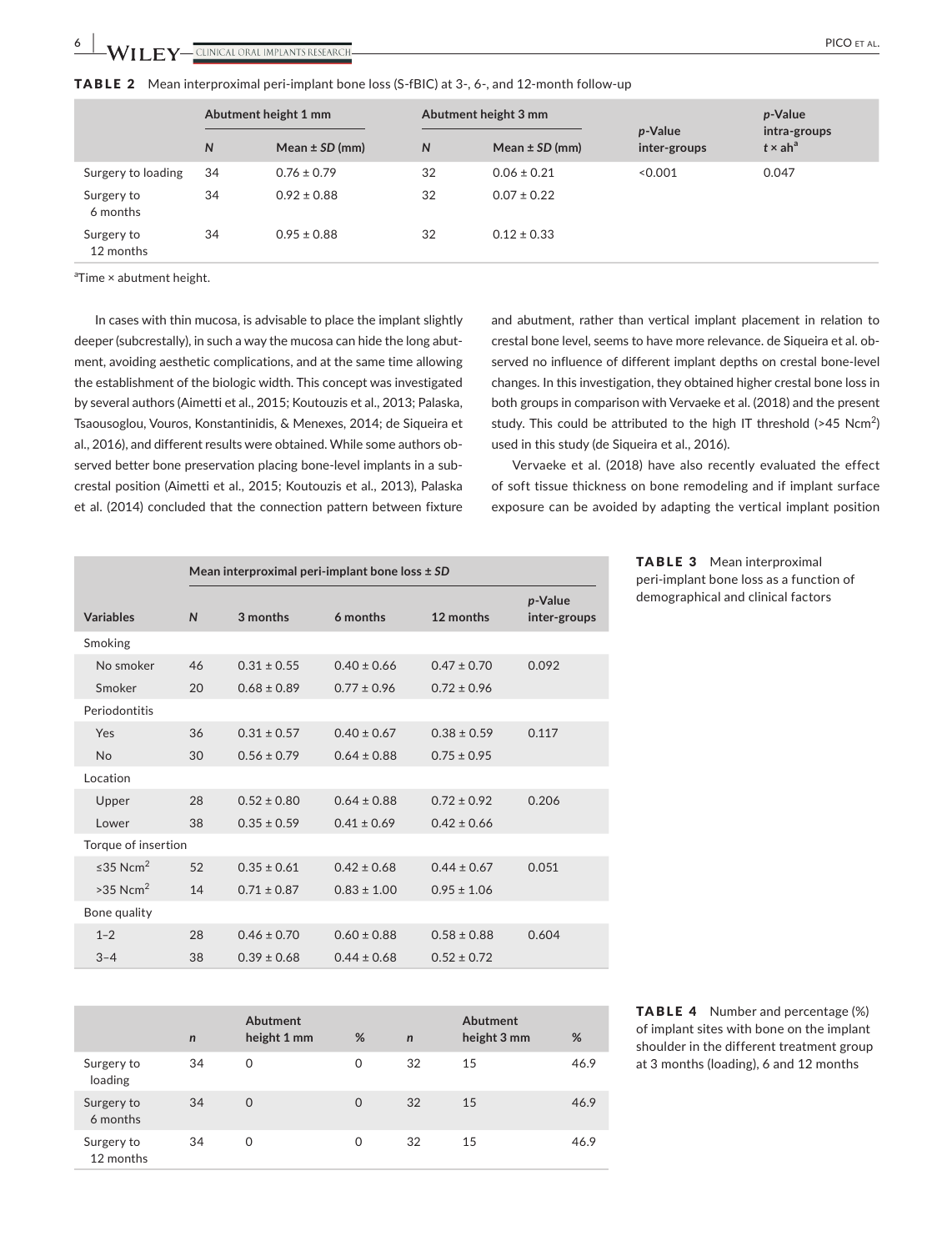in relation to the soft tissue thickness. They showed significantly better crestal bone‐level preservation after 6‐month and 2‐year fol‐ low‐up around implants placed in a subcrestal position (Vervaeke et al., 2018) with similar bone‐level changes and differences between groups as we observed in the present study.

Different factors have also been related to crestal bone loss like the amount of keratinized tissue, position of the implant–abutment junction, implant design, history of periodontitis, or tobacco consumption (Galindo‐Moreno et al., 2005, 2014; Hartman & Cochran, 2004; Hermann et al., 1997; Qian, Wennerberg, & Albrektsson, 2012).

In this study, we have observed the influence of the analyzed factors but did not reach statistical significance. 55.9% and 53.1% of the patients were diagnosed and treated of periodontitis and 35.3% and 25% smokers in 1 and 3 mm abutment group, respectively, but we were not able to identify the influence of these factors. The role of smoking and a history of periodontitis has been strongly studied and identified as predictors of implant failure and crestal bone loss. Galindo‐Moreno et al. (2005) demonstrated, in a prospective study on 514 implants, that IPBL was significantly related to tobacco use or alcohol consumption, increased plaque levels, and gingival inflam‐ mation. A posterior retrospective study demonstrated lower survival rates and higher crestal bone loss in tobacco smokers with a history of treated and maintained periodontitis (Aglietta et al., 2011). A recent systematic review affirmed that the insertion of implants in smok‐ ers yielded to increased failure rates, postoperative infections and crestal bone loss (Chrcanovic, Albrektsson, & Wennerberg, 2015).

Although not reached a statistical significance, we observed a greater IPBL in implants placed with high IT. Barone et al. in a 12‐month randomized clinical trial evaluated the influence of the IT with a thresh‐ old of 50 Ncm<sup>2</sup>. They observed that implants placed with a high IT showed greater peri‐implant bone remodeling and buccal soft tissue recession (Barone et al., 2015). A recent study of the same group with longer follow‐up (3 years) has observed similar results in terms of bone resorption and a 98.2% success rate in implants placed with regular IT and 91.3% when high IT. These results demonstrated the importance of pay attention on implant placement protocols (Marconcini et al., 2018).

One limitation of our study might be that the results obtained in this research can only be considered when bone‐level and platform‐ switching implants are used in combination with internal connection abutments, and installed with the one abutment–one time protocol. More studies are needed to understand the behaviour of other im‐ plant designs (platform‐matching or external‐connection implants).

Within the limitations of this study, it can be concluded that the use of long abutments (internal connection) placed at the time of surgery, in combination with subcrestal implant position, led to a greater interproximal peri‐implant bone preservation in comparison with the use of short abutments to restore implants placed at bone level in clinical situations where thin mucosa is present.

## **ACKNOWLEDGEMENTS**

This randomized clinical trial was sponsored by LASAK, Praha, Czech Republic.

#### **CONFLICT OF INTEREST**

The authors declare that they have no conflict of interests.

## **ORCID**

*Alexandre Pic[o](https://orcid.org/0000-0003-2292-3116)* <https://orcid.org/0000-0003-2292-3116> *Juan Blanc[o](https://orcid.org/0000-0001-9251-513X)* <https://orcid.org/0000-0001-9251-513X>

#### **REFERENCES**

- Abrahamsson, I., Berglundh, T., Wennstrom, J., & Lindhe, J. (1996). The peri‐implant hard and soft tissues at different implant systems. A comparative study in the dog. *Clinical Oral Implants Research*, *7*, 212– 219. <https://doi.org/10.1034/j.1600-0501.1996.070303.x>
- Aglietta, M., Iorio Siciliano, V., Rasperini, G., Cafiero, C., Lang, N. P., & Salvi, G. E. (2011). A 10‐year retrospective analysis of marginal bone‐ level changes around implants in periodontally healthy and periodon‐ tally compromised tobacco smokers. *Clinical Oral Implants Research*, *22*, 47–53. <https://doi.org/10.1111/j.1600-0501.2010.01977.x>
- Aimetti, M., Ferrarotti, F., Mariani, G., Ghelardoni, C., & Romano, F. (2015). Soft tissue and crestal bone changes around implants with platform-switched abutments placed nonsubmerged at subcrestal position: A 2‐year clinical and radiographic evaluation. *The International Journal of Oral & Maxillofacial Implants*, *30*, 1369–1377. <https://doi.org/10.11607/jomi.4017>
- Barone, A., Alfonsi, F., Derchi, G., Tonelli, P., Toti, P., Marchionni, S., & Covani, U. (2015). The effect of insertion torque on the clinical out‐ come of single implants: a randomized clinical trial. *Clinical Implant Dentistry and Related Research*, *18*, 588–600.
- Berglundh, T., & Lindhe, J. (1996). Dimension of the peri-implant mucosa. Biological width revisited. *Journal of Clinical Periodontology*, *23*, 971– 973. <https://doi.org/10.1111/j.1600-051X.1996.tb00520.x>
- Blanco, J., Caneiro, L., Liñares, A., Batalla, P., Muñoz, F., & Ramos, I. (2015). Peri‐implant soft tissue analyses comparing Ti and ZrO2 abutments: An animal study on beagle dogs. *Clinical Oral Implants Research*, *27*, 1221–1226.
- Blanco, J., Pico, A., Caneiro, L., Nóvoa, L., Batalla, P., & Martín‐Lancharro, P. (2017). Effect of abutment height on interproximal implant bone level in the early healing: A randomized clinical trial. *Clinical Oral Implants Research*, *29*, 108–117.<https://doi.org/10.1111/clr.13108>
- Broggini, N., Mcmanus, L., Hermann, J., Medina, R. T., Schenk, R., Buser, D., & Cochran, D. (2006). Peri‐implant inflammation defined by the implant‐abutment interface. *Journal of Dental Research*, *85*, 473–478. <https://doi.org/10.1177/154405910608500515>
- Chrcanovic, B. R., Albrektsson, T., & Wennerberg, A. (2015). Smoking and dental implants: A systematic review and meta‐analysis. *Journal of Dentistry*, *43*, 487–498.<https://doi.org/10.1016/j.jdent.2015.03.003>
- de Siqueira, R., Fontão, F., Sartori, I., Santos, P., Bernardes, S., & Tiossi, R. (2016). Effect of different implant placement depths on crestal bone levels and soft tissue behavior: A randomized clinical trial. *Clinical Oral Implants Research*, *28*, 1227–1233. [https://doi.org/10.1111/](https://doi.org/10.1111/clr.12946) [clr.12946](https://doi.org/10.1111/clr.12946)
- Galindo‐Moreno, P., Fauri, M., Ávila‐Ortiz, G., Fernández‐Barbero, J. E., Cabrera‐León, A., & Sánchez‐Fernández, E. (2005). Influence of al‐ cohol and tobacco habits on peri-implant marginal bone loss: A prospective study. *Clinical Oral Implants Research*, *16*, 579–586. [https://](https://doi.org/10.1111/j.1600-0501.2005.01148.x) [doi.org/10.1111/j.1600-0501.2005.01148.x](https://doi.org/10.1111/j.1600-0501.2005.01148.x)
- Galindo‐Moreno, P., León‐Cano, A., Monje, A., Ortega‐Oller, I., Ovalle, F., & Catena, A. (2015). Abutment height influences the effect of platform switching on peri‐implant marginal bone loss. *Clinical Oral Implants Research*, *27*, 167–173.<https://doi.org/10.1111/clr.12554>